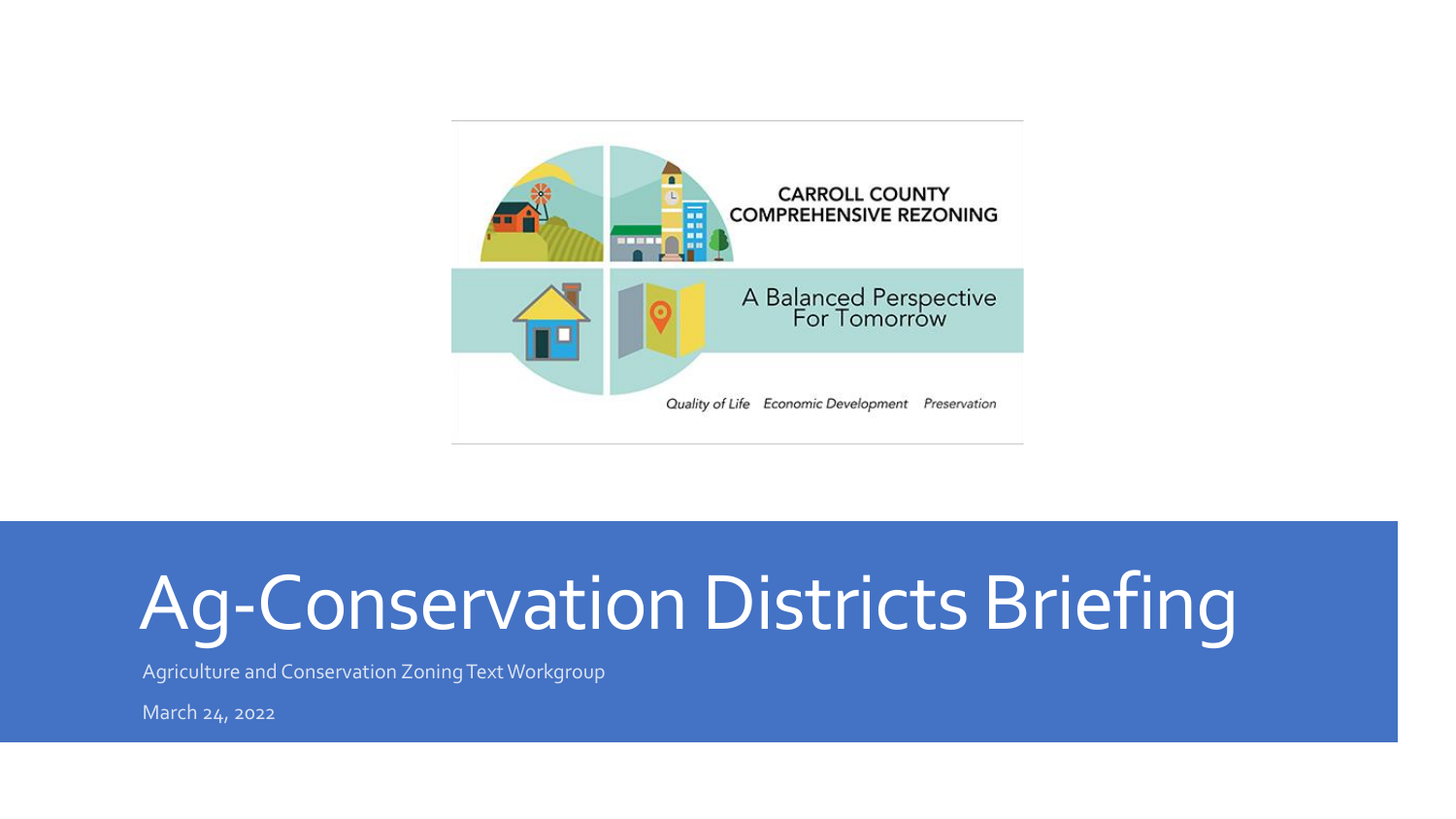#### Current Agriculture & Conservation **Districts**



#### **Zoning Districts**

Agriculture

Conservation

Residential, Commercial, Industrial

| <b>Zoning Districts</b>                          | <b>Acreage in</b><br><b>District</b> |
|--------------------------------------------------|--------------------------------------|
| <b>Agriculture</b>                               | 185,655                              |
| <b>Conservation</b>                              | 57,796                               |
| Residential,<br>Commercial,<br><b>Industrial</b> | 32,111                               |

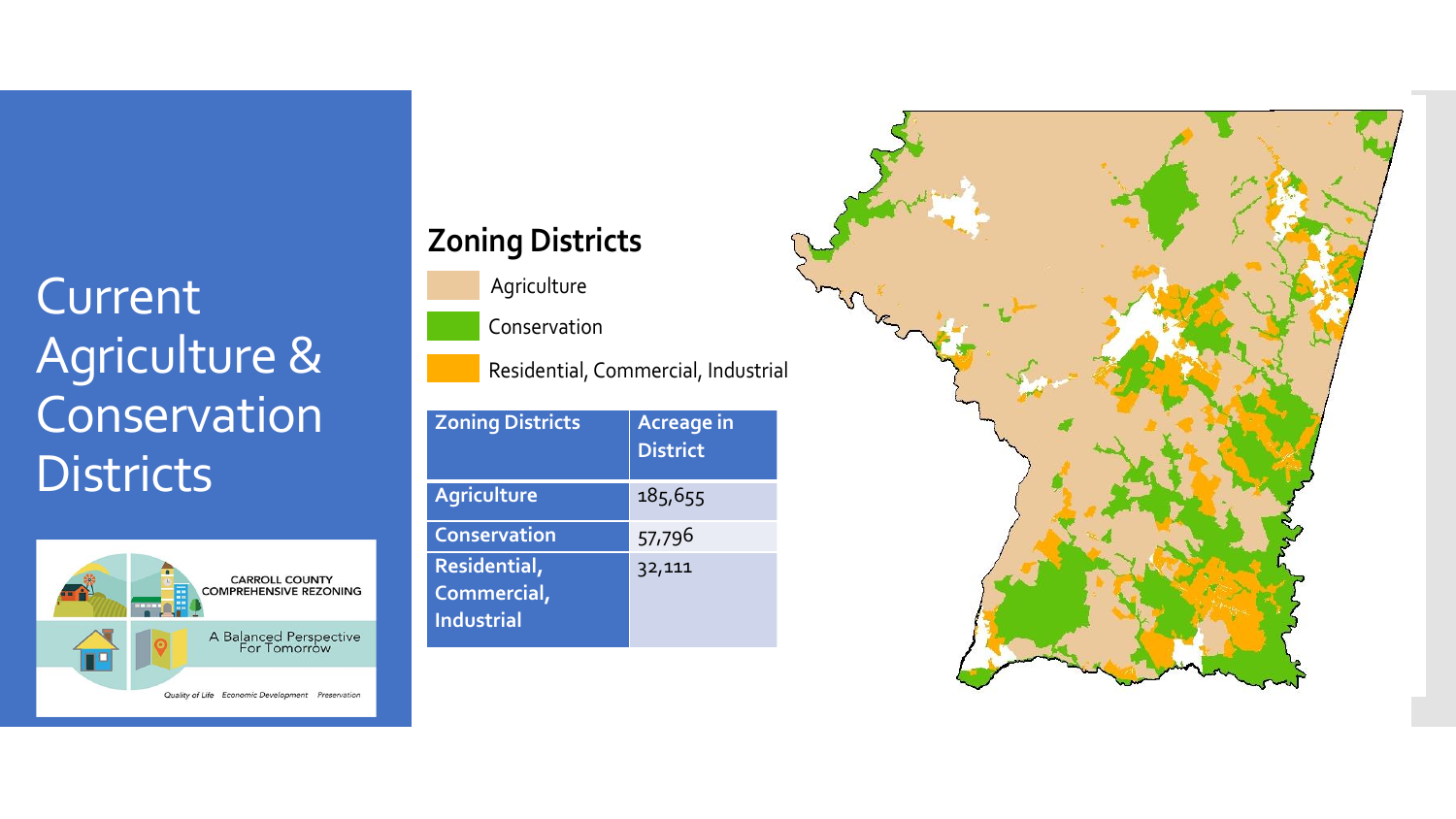Timeline & **Workgroup Mission Statement** 





Mission: The mission of the Agricultural/Conservation text work group was to review the research prepared by the Carroll County Department of Planning staff and how it relates to the Zoning Code (chapter 158) and Subdivision Code (chapter 155) of the Carroll County Code of Laws and Ordinances, to identify challenges, discuss emerging trends and find opportunities in Agricultural/Conservation land uses as they relate to Carroll County and to make recommendations to the Planning and Zoning Commission regarding changes to the county code.

Work Group consisted of private and public sector members from the<br>agricultural, development, legal, and real estate communities with expertise in This will be accomplished by providing input and advice to the interagency Concept Team drafting the Agriculture/Conservation district zoning text. This Work Group consisted of private and public sector members from the conservation, farming, land use and development in Carroll County.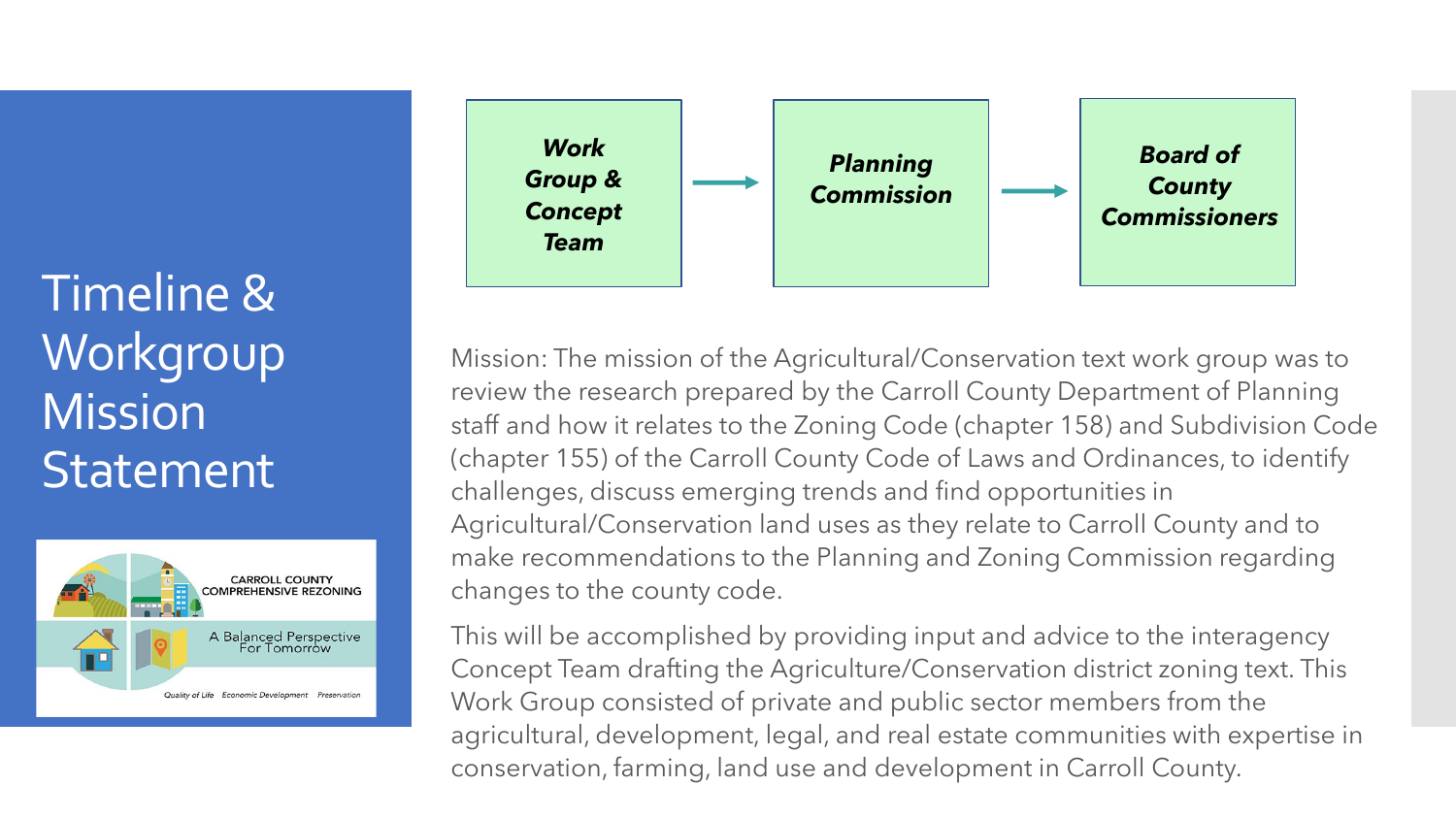## **Workgroup Participants**



- Agriculture Pres. Board/Farm Bureau
- Carroll County Bar Association
- University of MD Ag. Extension
- Carroll County Realtor Association
- Grow and Fortify
- Carroll County Economic Development
- Carroll County Ag Preservation Program
- Dept. of Land and Resource Management
- Carroll County Zoning Administration
- County Attorney's Office
- Carroll County Health Department
- Carroll County Department of Planning
- Carroll County Board of Zoning Appeals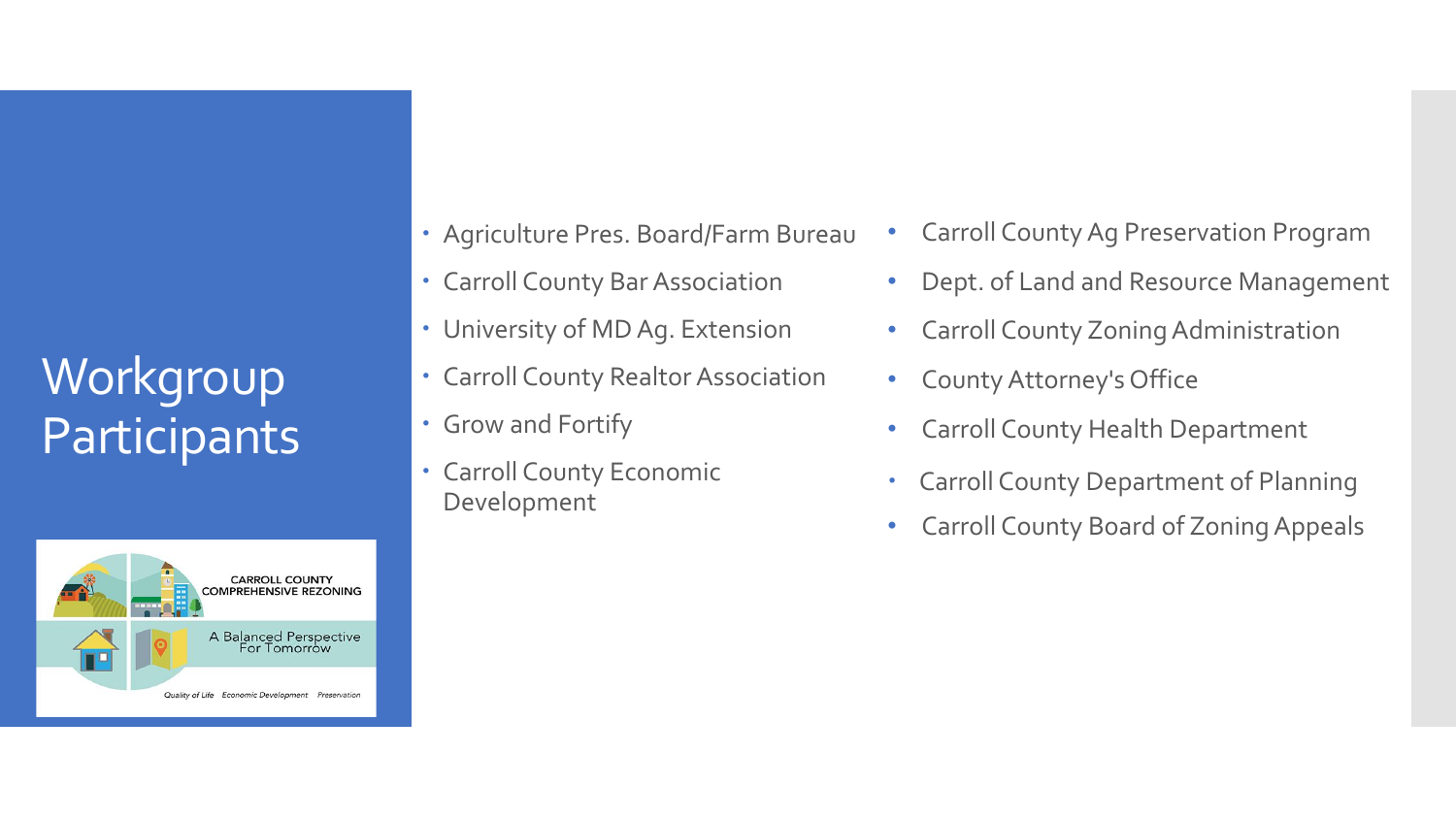Trends & Challenges in the Agriculture/ Conservation **Districts** 



- *Contractor Equipment Storage*
- *Country Inns*
- *Commercial Kennels*
- *Solar Energy*
- *Agritourism*
- *Temporary/Seasonal Uses*
- *Commercial Camping*
- *Accessory Dwelling Units*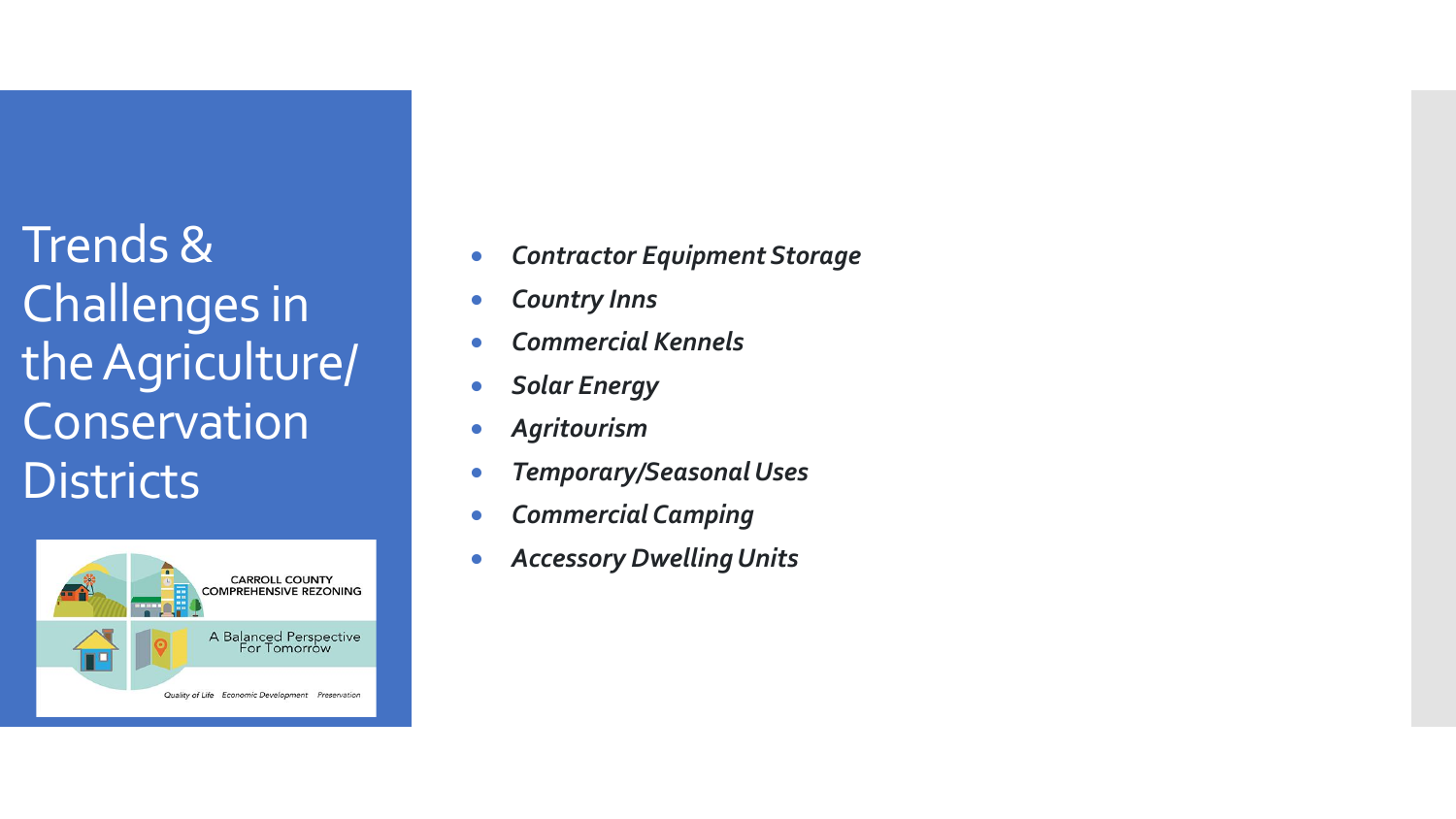### **Contractor** Equipment Storage

#### §158.070(E)c



Challenge:

- Number of variances being requested alongside the use
- CES require twice the distance requirements set forth in §158.040
- Introduce a minimum lot size?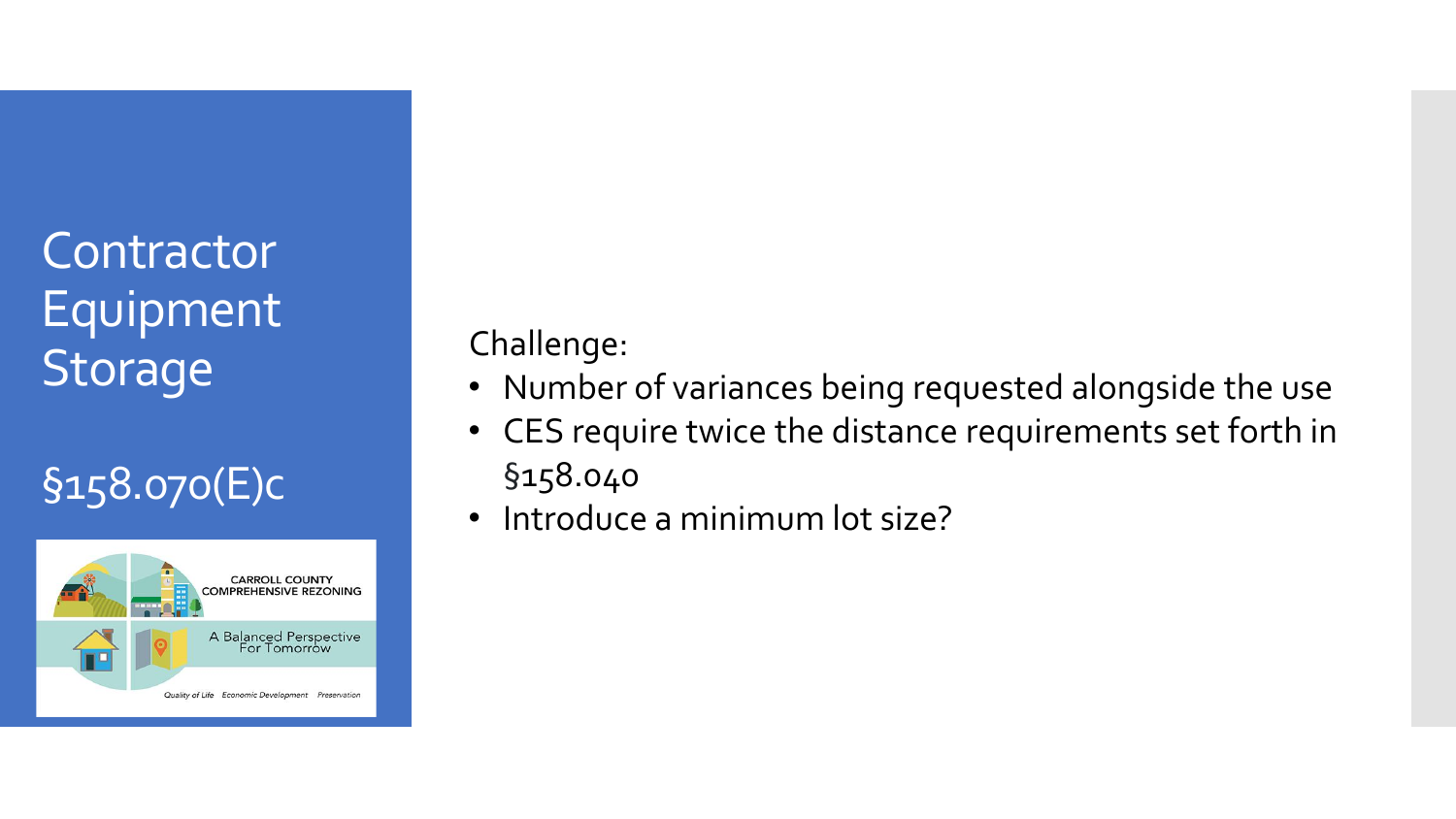#### **Contractor** Equipment **Storage**





**Contractor Equipment Storage Variances** 

**Contractor Equipment Storage Property Sizes** 

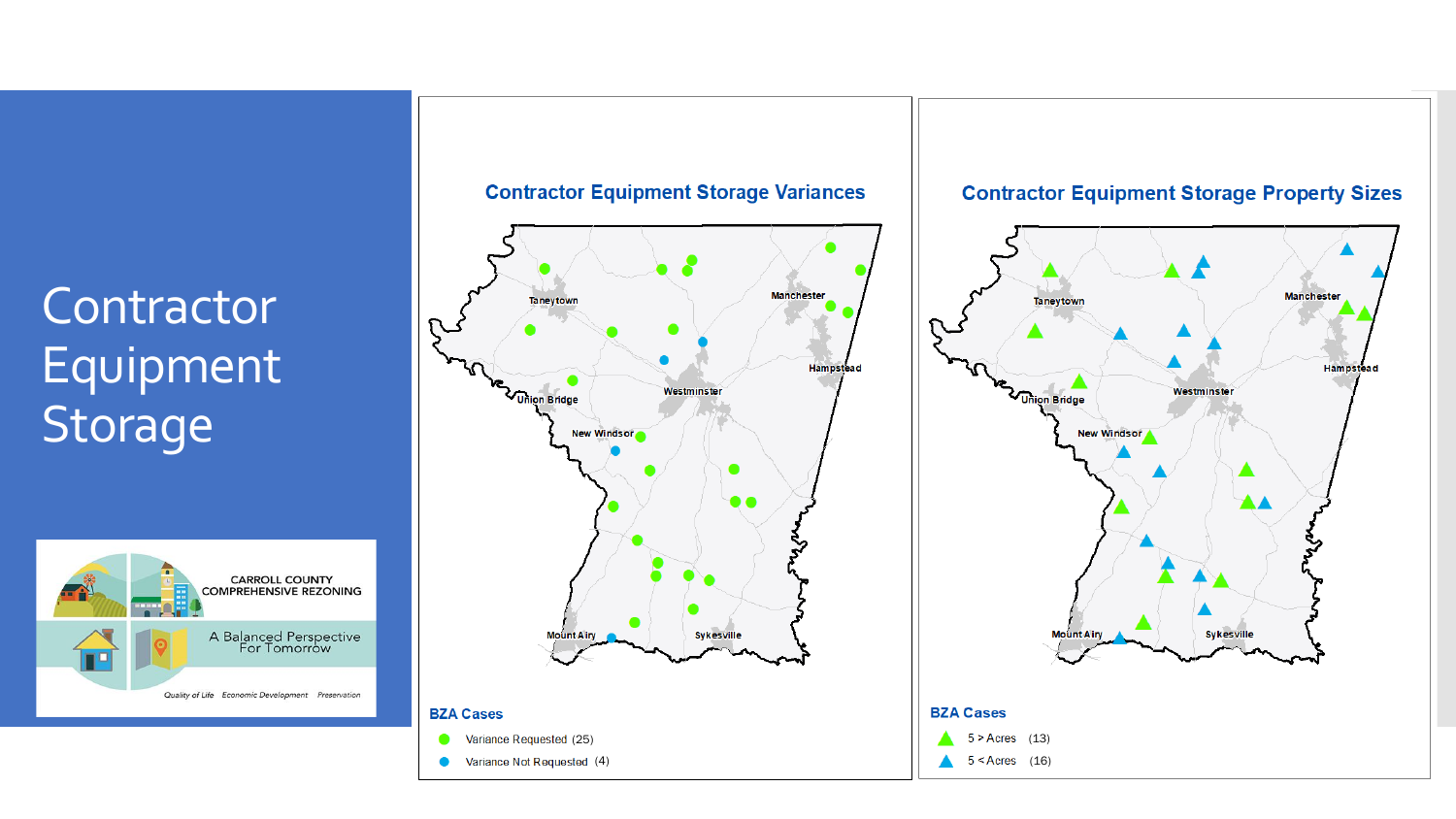## Country Inns

#### §158.071(D)7



Challenge:

- Distinction between Country Inns and Bed & Breakfasts
- Creating a standalone name and definition for event facilities?
- Requests are becoming more frequent which requires these updates

*COUNTRY INN.* Any dwelling in which rooms are rented to paying guests on an overnight basis with meals served daily. A *COUNTRY INN* may also provide catering and facilities for banquets, weddings, receptions, reunions, and similar one-time events which are not open to the public generally.

*BED AND BREAKFAST.* Any owner-occupied, residential dwelling in which rooms are rented to paying guests on an overnight basis.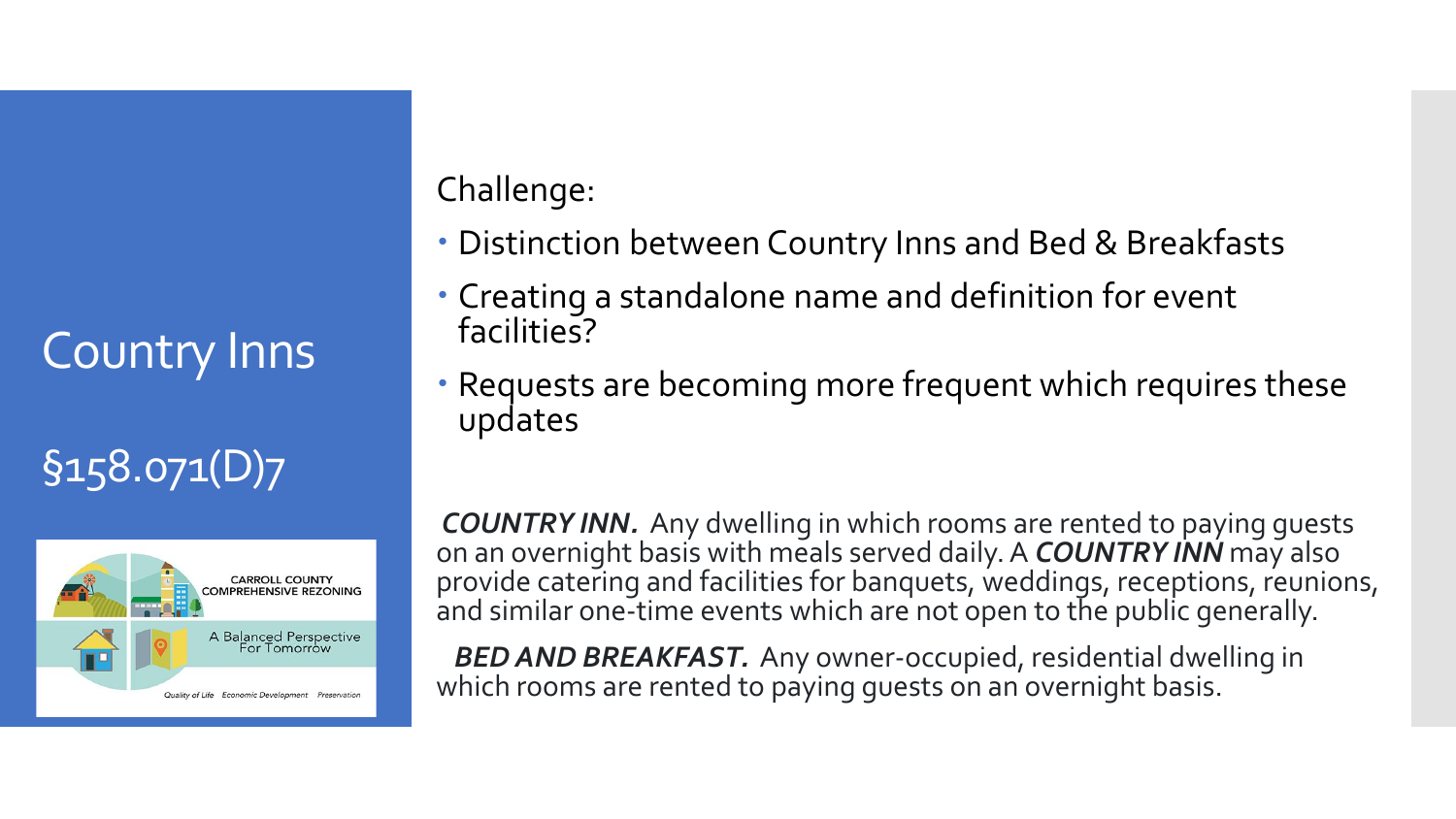### Commercial Kennels

#### §158.070(E)i



Challenge:

- · Introducing minimum lot size?
- Neighbor complaints due to dogs barking
	- Is this a zoning issue?

#### **Commercial Kennels Showing Variance** Requests and Lot Size (1990-2021)

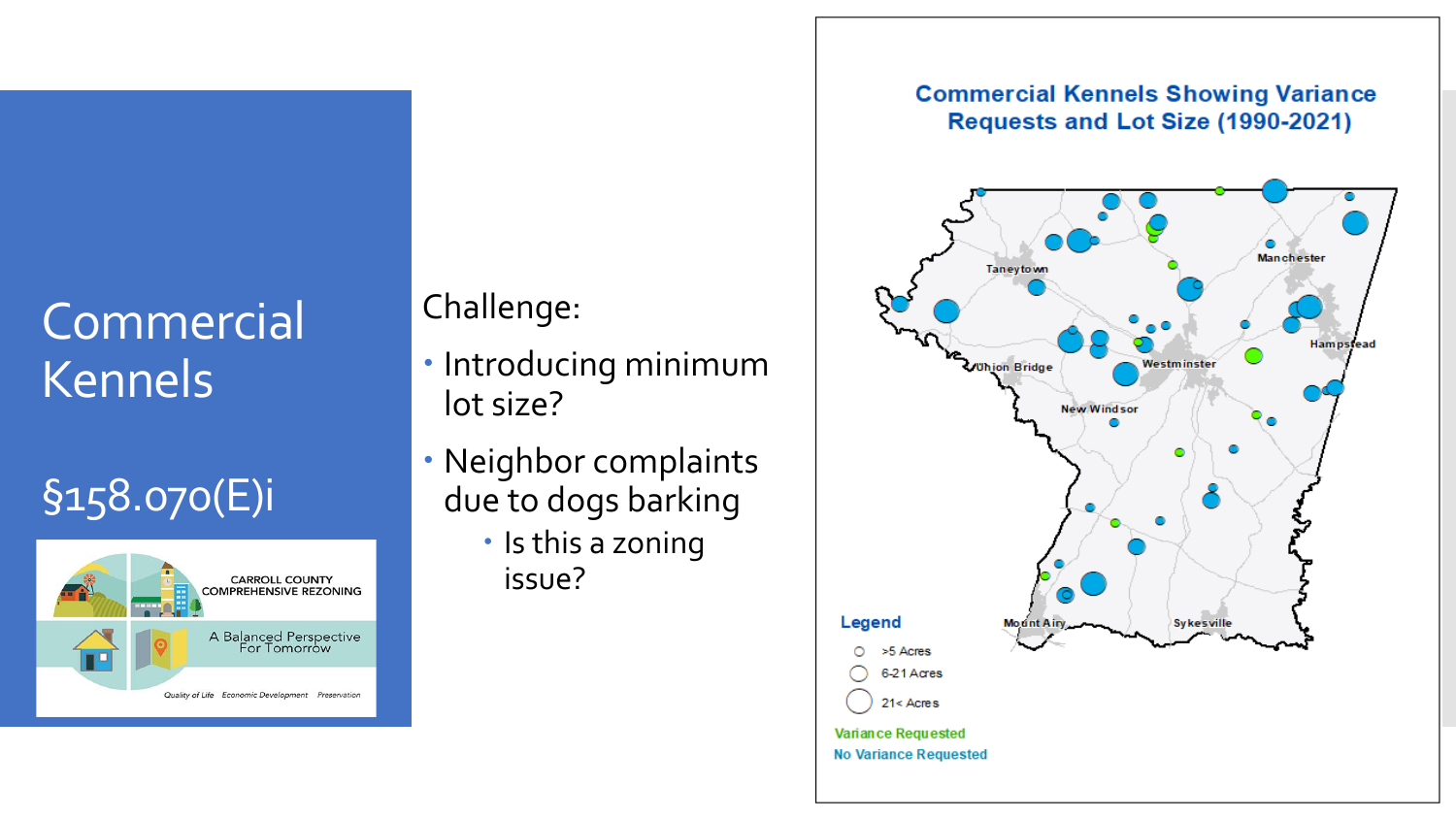#### Agritourism  $8\,$ Seasonal Uses



Challenge:

- How can we encourage Agritourism and Seasonal Uses in the zoning code?
- Should Agritourism be defined in the code and how would we implement the definition in the code?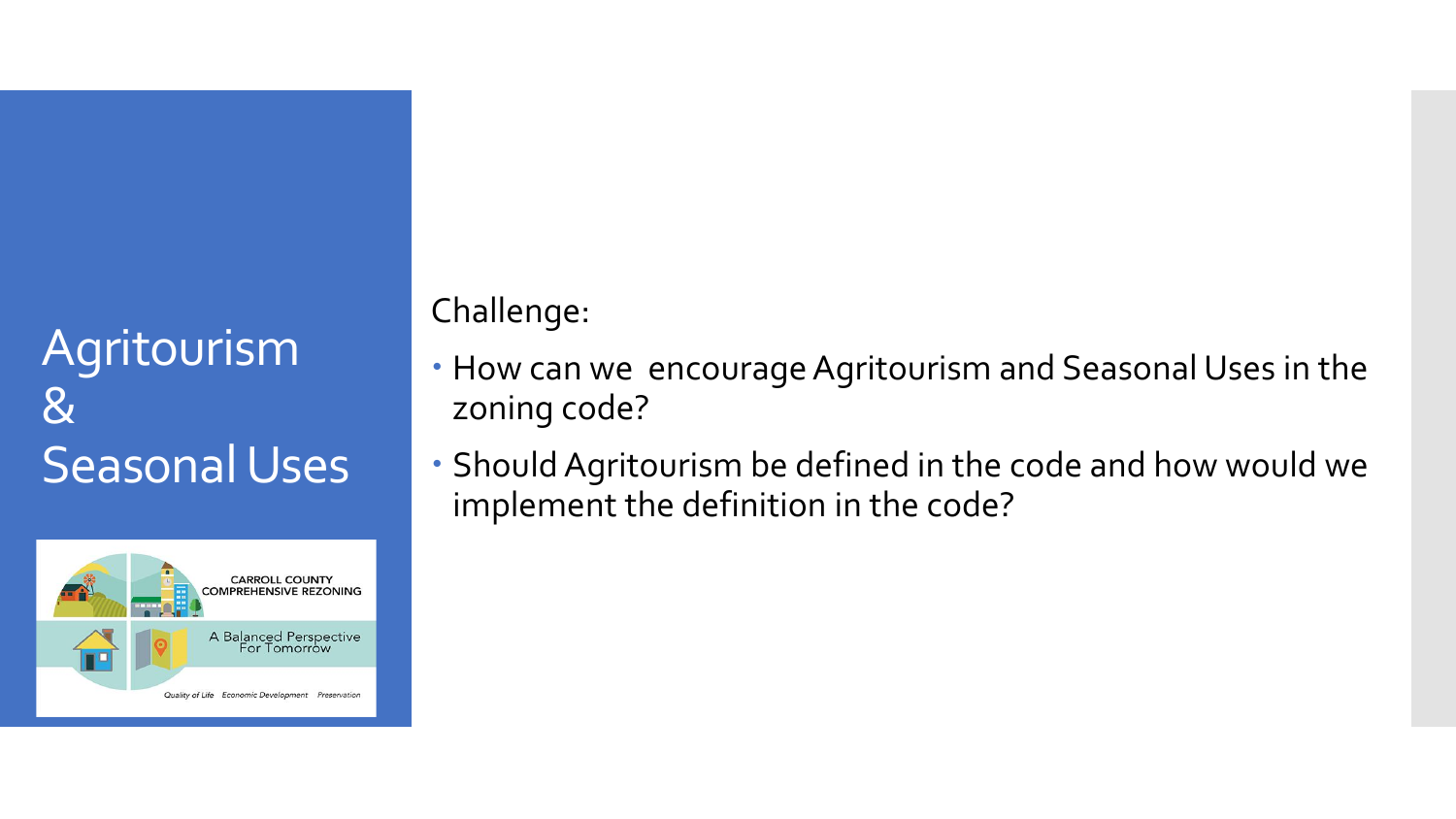#### Agritourism & Seasonal Uses





#### **Barn Quilts in Carroll County**

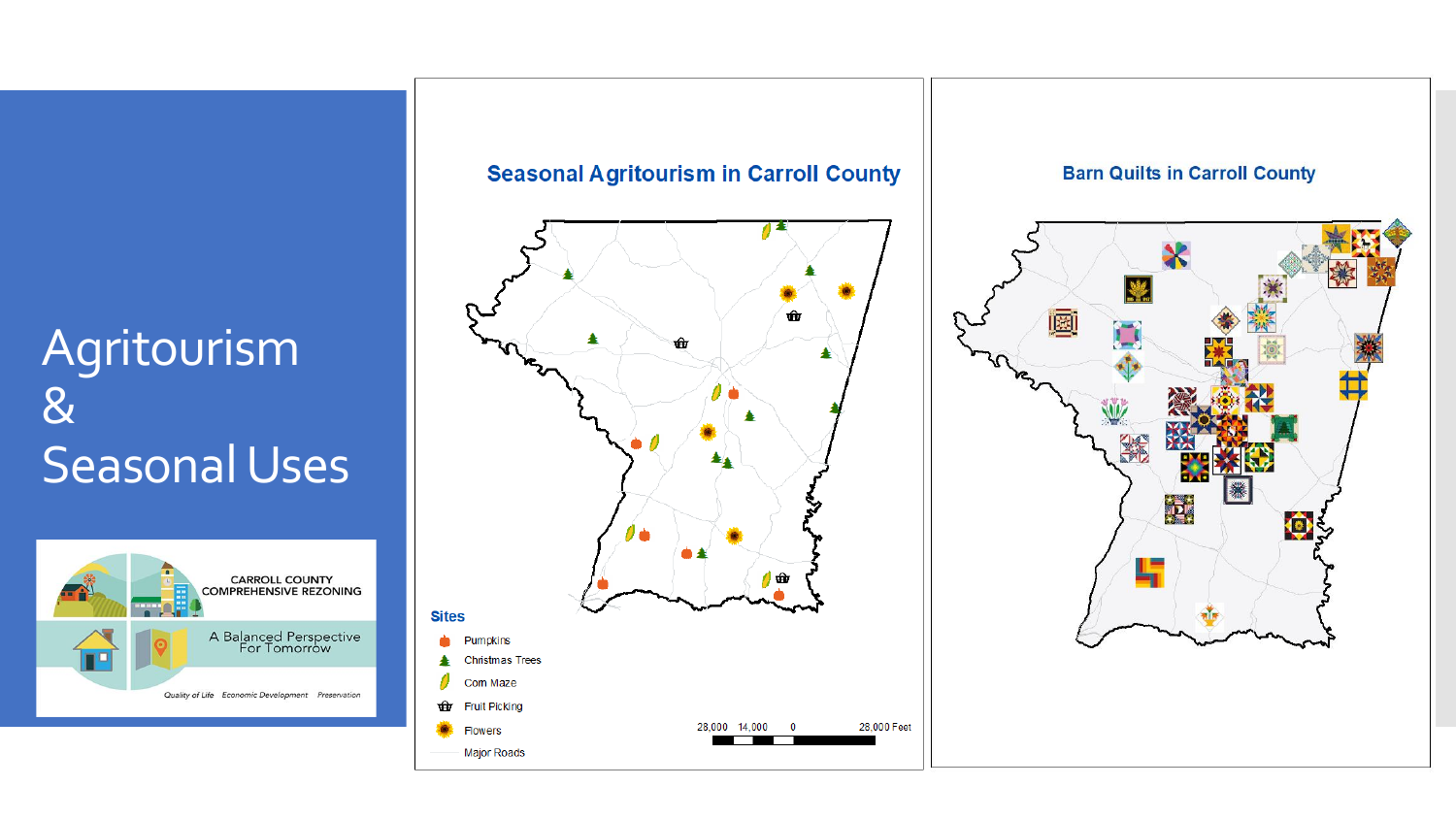## Solar Energy



#### Challenge:

 Should we expand community solar in the Agriculture district?

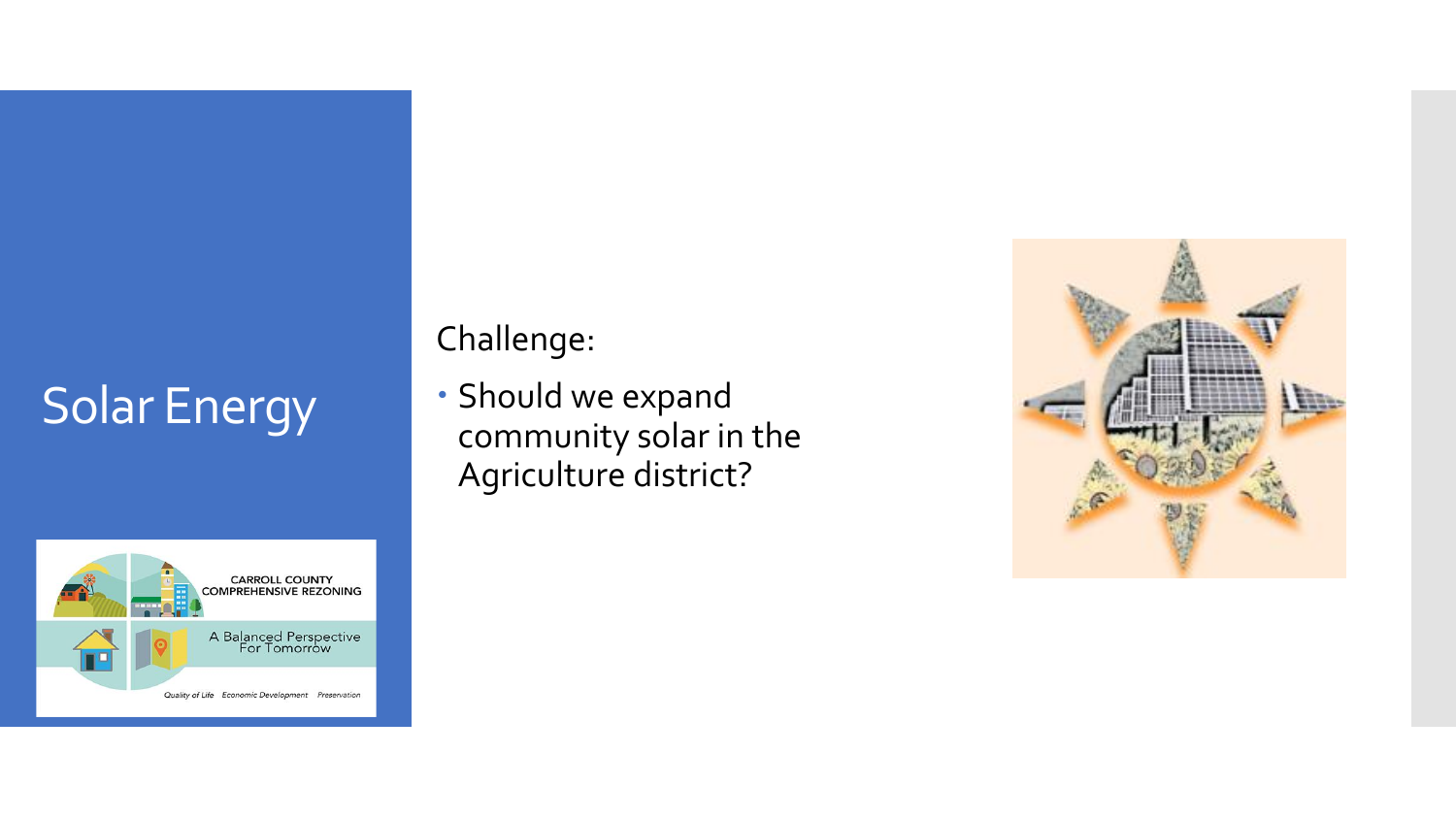#### Accessory Dwelling Units



#### Challenge:

- Is our code too restrictive with detached accessory dwelling units?
- Should detached accessory dwelling units be able to be rented out?